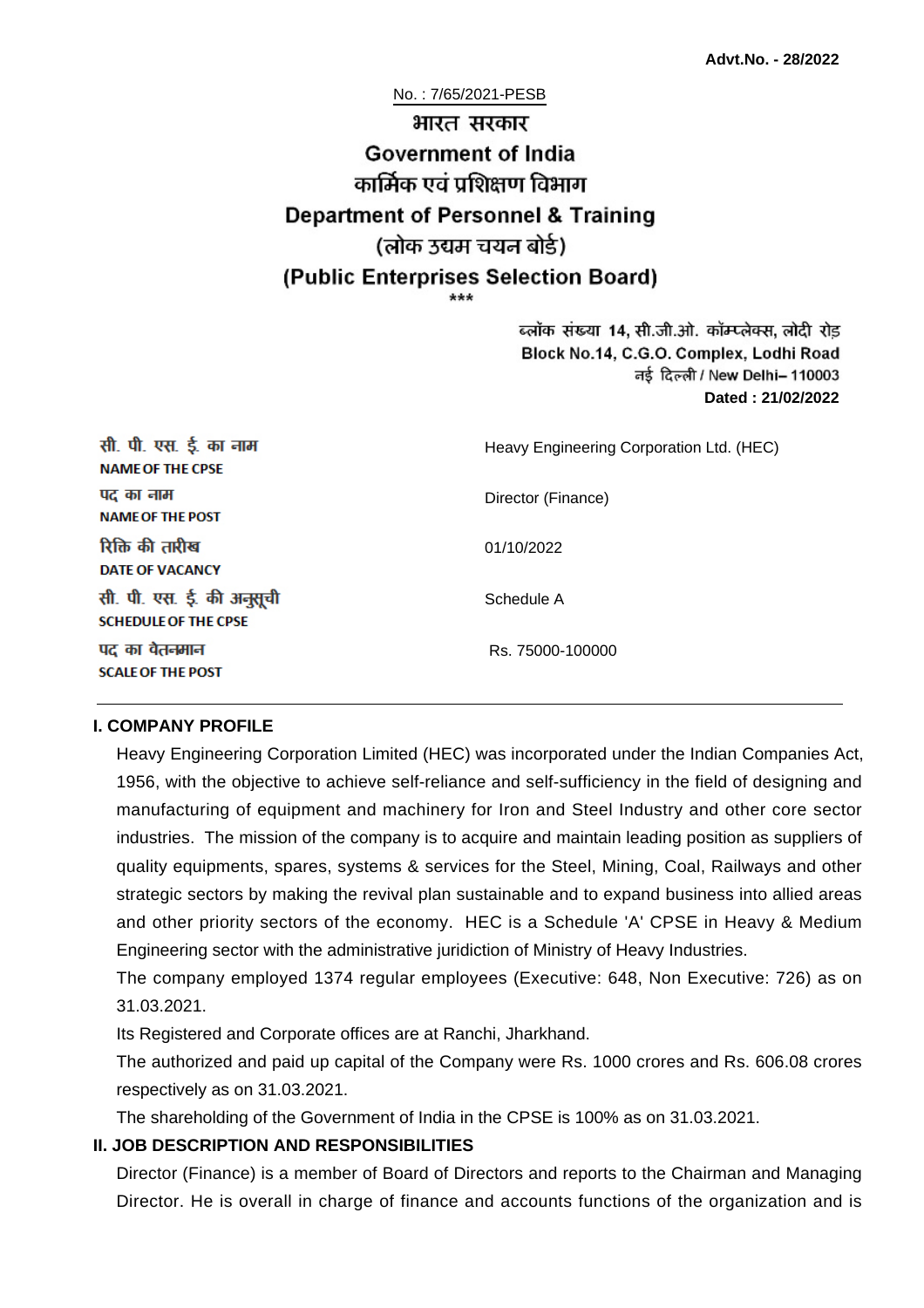responsible for evolving and formulating finance policies.

# **III. ELIGIBILITY**

**1. AGE :** On the date of occurrence of vacancy (DOV)

| Age of superannuation 60 years |                                                                                             |                |                                                                                             |  |
|--------------------------------|---------------------------------------------------------------------------------------------|----------------|---------------------------------------------------------------------------------------------|--|
| <b>Internal</b>                |                                                                                             | <b>Others</b>  |                                                                                             |  |
| <b>Minimum</b>                 | <b>Maximum</b>                                                                              | <b>Minimum</b> | <b>Maximum</b>                                                                              |  |
| 45                             | 2 years residual service as on<br>the date of vacancy w.r.t. the<br>date of superannuation. | 45             | 3 years residual service as on<br>the date of vacancy w.r.t. the<br>date of superannuation. |  |

#### **2. EMPLOYMENT STATUS:**

The applicant must, on the date of application, as well as on the date of interview, be employed in a regular capacity – and **not** in a contractual/ad-hoc capacity – in one of the followings :-

(a) Central Public Sector Enterprise (CPSE) (including a full-time functional Director in the Board of a CPSE);

(b) Central Government including the Armed Forces of the Union and All India Services;

(c) State Public Sector Enterprise (SPSE) where the annual turnover is \***Rs 1500 crore or more**;

(d) Private Sector in company where the annual turnover is **\*Rs 1500 crore or more**. **Preference would be given to candidates from listed companies;**

(\* The average audited annual turnover of three financial years preceding the calendar year in which the post is advertised shall be considered for applying the approved limits)

## **3. QUALIFICATION:**

(i) The applicant should be a Chartered Accountant or Cost Accountant or a full time MBA/PGDM course with specialization in Finance with good academic record from a recognized University/Institution.Preference would be given to Chartered Accountant.

(ii) Officers of Organized Group 'A' Accounts Services [i.e. Indian Audit and Accounts Service, Indian Defence Accounts Service, Indian Railway Accounts Service, Indian Civil Accounts Service, Indian P&T Accounts & Finance Service and Indian Cost Accounts Service] working in the appropriate level are exempted from these educational qualifications.

(iii) Further, applicants from the Central Govt./Armed Forces of the Union/All India Services, will also be exempted from the educational qualifications as per (i) above provided the applicants have 'the relevant experience' as mentioned in Para 4(iii) below.

In respect of applicants from Organized Group 'A' Accounts Services/Central Government/Armed Forces of the Union/All India Services, Chartered Accountant/Cost Accountant/MBA/PGDM will be a desirable educational qualification.

## **4. EXPERIENCE:**

(i) The applicant should have at least five years of cumulative experience at a senior level during the last ten years in the area of Corporate Financial Management/Corporate Accounts in an organization of repute.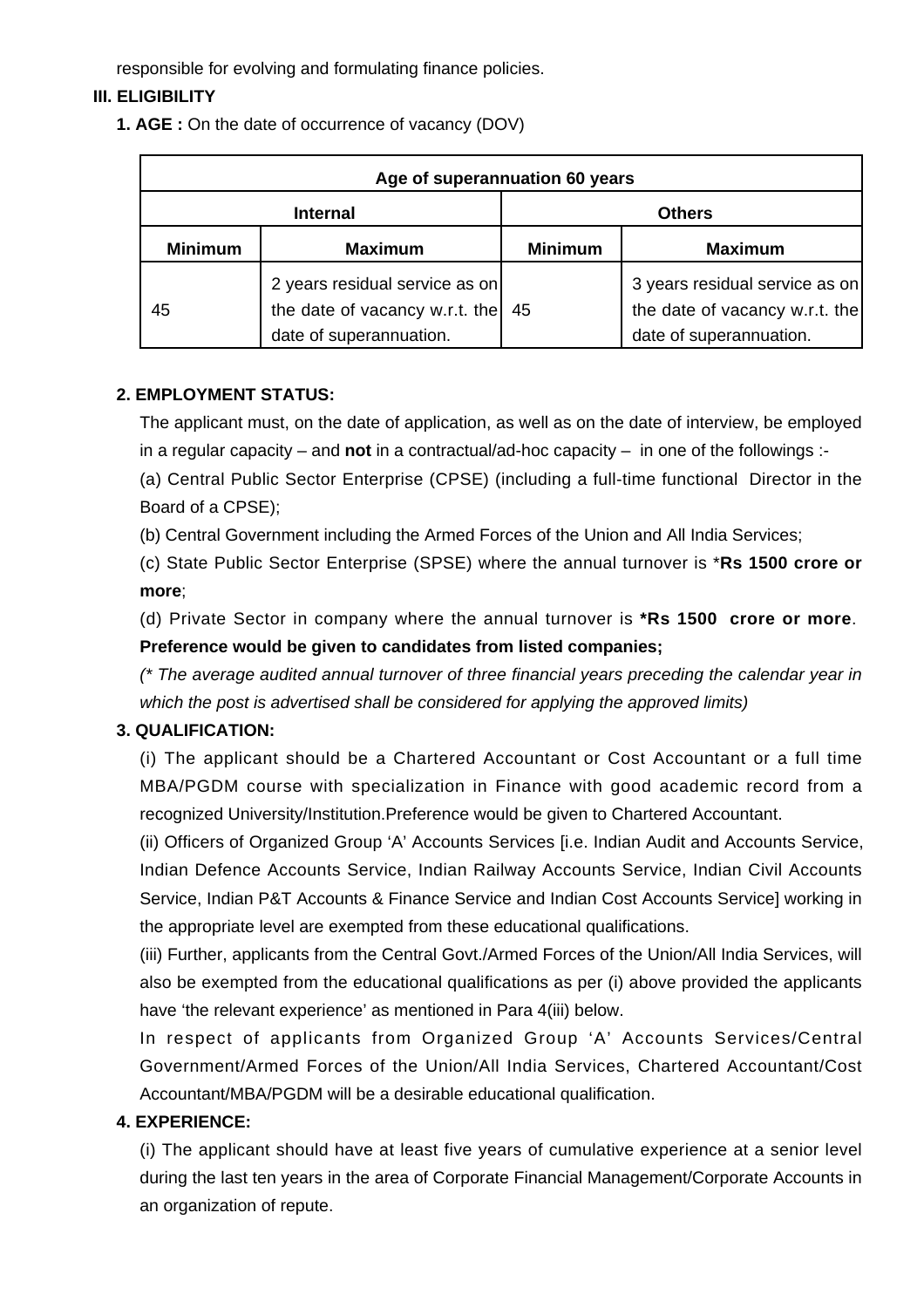(ii) Applicants from Organized Group 'A' Accounts Services should have at least five years cumulative experience at a senior level during the last ten years in the area of Corporate Financial Management/Corporate Accounts.

(iii) 'The relevant experience' in respect of applicants from Central Government/Armed Forces of the Union/All India Services would include at least seven years of cumulative experience at a senior level during the last ten years in the area of Corporate Financial Management/Corporate Accounts.

# **5. PAY SCALE:**

# **(a)Central Public Sector Enterprises-**

# **Eligible Scale of Pay**

- (i) Rs. 7250-8250 (IDA) Pre 01/01/1992
- (ii) Rs. 9500-11500 (IDA) Post 01/01/1992
- (iii) Rs. 20500-26500 (IDA) Post 01/01/1997
- (iv) Rs. 51300-73000 (IDA) Post 01/01/2007
- (v) Rs. 120000-280000 (IDA) Post 01.01.2017
- (vi) Rs. 18400-22400 (CDA) Pre-revised post 01.01.1996
- (vii) Rs. 37400-67000 + GP 10000 (CDA) post 01.01.2006
- (viii) Rs. 144200-218200 (Level 14) CDA post 01.01.2016

The minimum length of service required in the eligible scale will be one year for internal candidates, and two years for others as on the date of vacancy.

**(b)**

**(i) Applicants from Central Government / All India Services** should be holding a post of the level of Joint Secretary in Government of India or carrying equivalent scale of pay on the date of application.

**(ii) Applicants from the Armed forces of the Union** should be holding a post of the level of Major General in the Army or equivalent rank in Navy/Air Force on the date of application.

**(c)**

 **Applicants from State Public Sector Enterprises/ Private Sector** should be working at Board level position or at least a post of the level immediately below the Board level on the date of application.

# **6. CONDITION OF IMMEDIATE ABSORPTION FOR CENTRAL GOVERNMENT OFFICERS**

Central Government Officers, including those of the Armed Forces of the Union and the All India Services, will be eligible for consideration only on immediate absorption basis.

## **IV. DURATION OF APPOINTMENT**

The appointment shall be for a period of five years from the date of joining or upto the date of superannuation or until further orders, whichever is earlier.

## **V. SUBMISSION OF APPLICATIONS**

**Applicants should submit their applications on-line only as per the format.**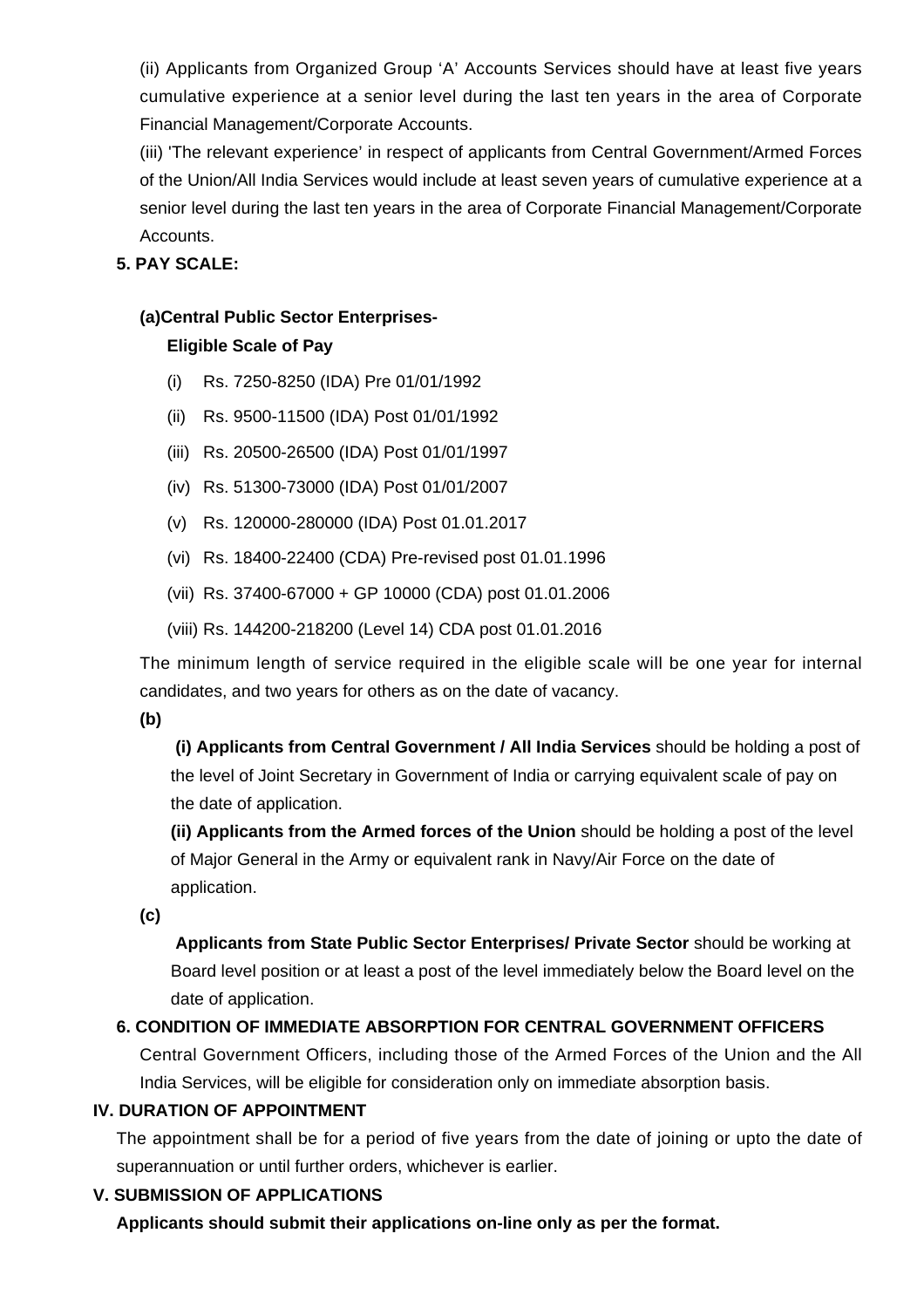1. The applicants should submit their applications through proper channel as follows:

(a) Government Officers, including those of the Armed Forces of the Union and All India Services: through Cadre Controlling authority.

(b) CMDs/MDs/Functional Directors in CPSE: through the concerned Administrative Ministry.

(c) Below Board level in CPSE: through the concerned CPSE.

(d) CMDs/MDs/Functional Directors in State PSE: through the concerned Administrative Secretary and Cadre Controlling Authority, if any, of the State Government.

(e) Below Board level in SPSE: through the concerned SPSE.

(f) Private Sector: directly to the PESB.

2. Applicants from Private Sector must submit the following documents along with the application form:

(a) Annual Reports of the Company in which currently working for the 3 financial years preceding the calendar year in which the post is advertised **(please provide URL or attach/enclose copies);**

(b) Whether the company is listed or not; if yes, the documentary proof **(please provide URL or attach/enclose copies);**

(c) Evidence of working at Board level or at least a post of the level immediately below the Board level;

(d) Self-attested copies of documents in support of age and qualifications;

(e) Relevant Jobs handled in the past with details.

# **VI. UNDERTAKING BY THE APPLICANT**

An applicant has to give an undertaking as a part of the application that he/she will join the post, if selected. If an applicant does not give such undertaking, the application would be rejected.

# **1. For candidates from Central Government/Armed Forces of the Union/ All India Services**

(a) The appointment is on immediate absorption basis.

(b) If a candidate conveys his/her unwillingness to join after the interview is held, he/she would be debarred for a period of two years from the date of interview, for being considered for a Board level post in any CPSE.

(c) Further, if a candidate conveys his/her unwillingness to join after the issue of offer of appointment, he/she would be debarred for a period of two years from the date of offer of appointment for being considered for a Board level post in any CPSE.

# **2. For candidates from CPSE**

(a) If a candidate conveys his/her unwillingness to join after the interview is held, he/she would be debarred for a period of two years from the date of interview, for being considered for a Board level post in any CPSE other than the one to which the candidate belongs.

(b) Further, if a candidate conveys his/her unwillingness to join after the issue of offer of appointment, he/she would be debarred for a period of two years from the date of offer of appointment for being considered for a Board level post in any CPSE other than the one to which the candidate belongs.

## **3. For candidates from SPSE/Private Sector**

(a) If a candidate conveys his/her unwillingness to join after the interview is held, he/she would be